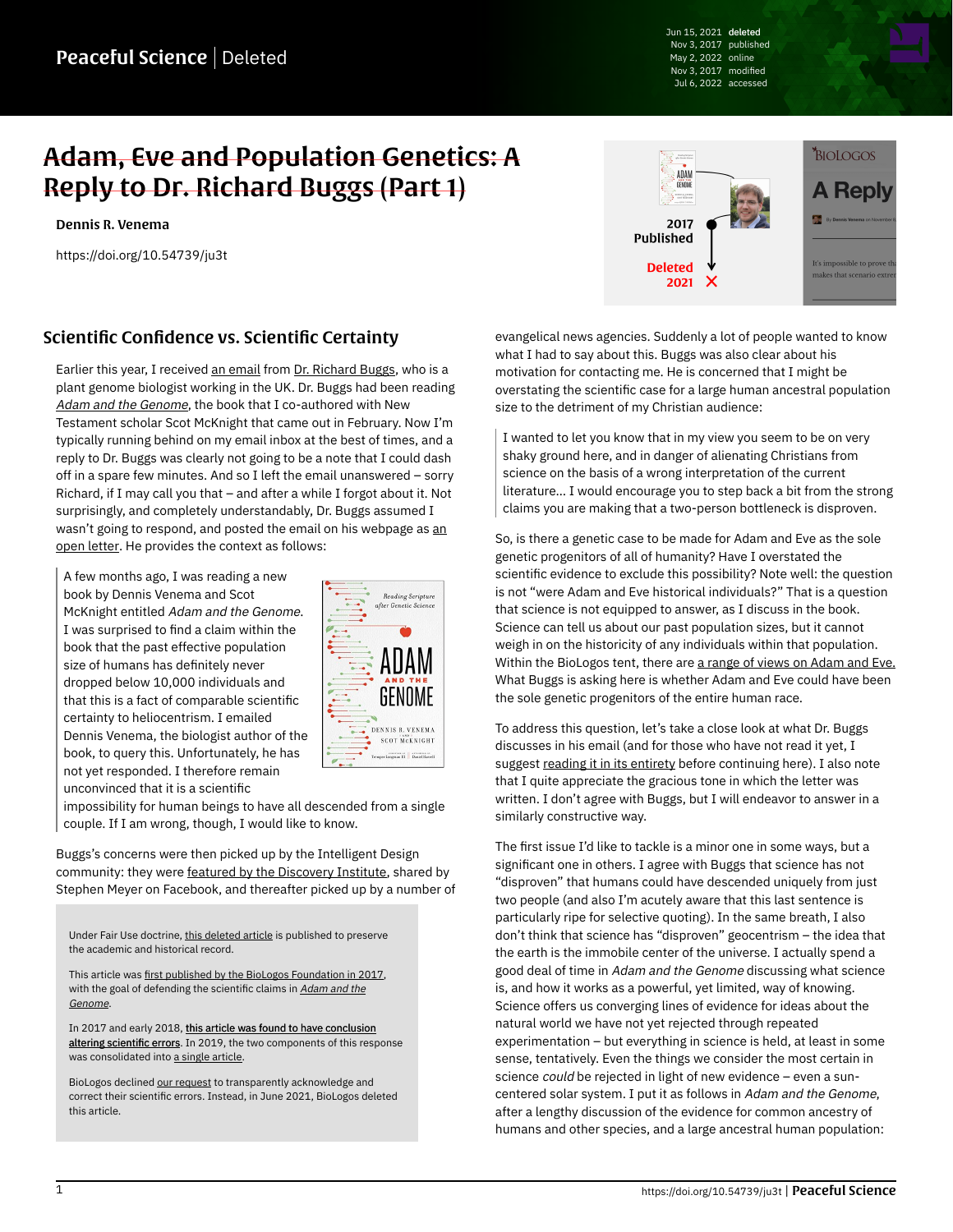As our methodology becomes more sophisticated and more data are examined, we will likely further refine our estimates in the future. That said, we can be confident that finding evidence that we were created independently of other animals or that we descend from only two people just isn't going to happen. Some ideas in science are so well supported that it is highly unlikely new evidence will substantially modify them, and these are among them: The sun is at the center of our solar system, humans evolved, and we evolved as a population (55).

In other words, we have multiple, interlocking, converging lines of evidence for each of these three claims, and we can have great confidence that new scientific evidence will not substantially change our views. (Also, note that I do not claim this certainty for the oftcited ~10,000 figure, as Buggs seems to imply, since future estimates could possibly shift this value a bit. What I'm saying is that new evidence isn't going to get us from a population to a pair). Is it proven? No, proof is for alcohol and mathematics, as the saying goes. Can you take it to the bank? Absolutely. It's a subtle difference, but an important one.

With that out of the way, we can now attend to the specific points that Buggs presents as a challenge to our confidence that the ancestral human population was a large one.

## Heterozygosity and population bottlenecks

One objection raised by Buggs centers around the concept of heterozygosity. In many organisms, such as humans, genes have two copies – one we receive from our mothers, and one from our fathers. The fact that we have two copies of each gene means that those copies can be slightly different. Different variants of a gene are called "alleles" – and if, for a given gene, someone has two different alleles, they are said to be heterozygous for that gene. Heterozygosity is just a measurement of how many individuals in a population are heterozygous for a particular gene. It is also possible to estimate the average heterozygosity of a population by looking at heterozygosity at multiple genes, or even across the entire genome. It is this measurement that Buggs has in mind when he offers the following critique:

To get more specific, I think you are mistaken when you say this:

"If a species were formed through such an event [by a single ancestral breeding pair] or if a species were reduced in numbers to a single breeding pair at some point in its history, it would leave a telltale mark on its genome that would persist for hundreds of thousands of years— a severe reduction in genetic variability for the species as a whole."

It is easy to have misleading intuitions about the population genetic effects of a short, sudden bottleneck… a single pair of individuals can carry a great deal of heterozygosity with them through a bottleneck, if they come from an ancestral population with high diversity, and they will pass that on to the population they found, so long as it grows rapidly.

Buggs is correct that a population passing through an extreme bottleneck – and a bottleneck of two is as extreme as it gets for a sexually reproducing species – will on average retain a sizeable proportion of its heterozygosity (perhaps 75%, on average, if

conditions are right). This is not the same thing, however, as retaining a significant proportion of the population's genetic diversity. A bottleneck (and especially one as extreme as a reduction to two individuals) would greatly reduce genetic diversity, even if heterozygosity is not hugely impacted. The reason for the apparent discrepancy is that heterozygosity is a very limited way to measure genetic diversity. Let's use an example to help us understand things.

Imagine a fictional population (population one) where there are only two alleles present for a particular gene – the "dee" gene. Let's call the two alleles "d1" and "d2" as a way to distinguish them. In this population, half of the individuals are heterozygous – "d1d2" – they have one copy of each of the two variants. The other half of the population is split between the two ways of being homozygous, or having two identical alleles: one quarter of the population is "d1d1", and one quarter is "d2d2". This population thus has a heterozygosity value of 0.5 for this gene, since half of the individuals are d1d2.

Now imagine a second population (population two). In this population, there are 10 different alleles of the "dee" gene: d1, d2, d3, etc – all the way up to d10. Depending on how rare (or common) each of these alleles is in the population, this population could also have a heterozygosity value of 0.5 for this gene. In this case, the heterozygosity value would be the sum of all the different heterozygous individuals (and there would be a large number of different possibilities). For example, we would now have individuals that could be d1d2, d1d3, d1d4, and so on for all the different combinations. Only homozygous individuals would be excluded from the heterozygosity score – d1d1, d2d2, d3d3, and so on. Based on the frequencies of the different alleles, it's entirely possible to have the heterozygosity value for the "dee" gene in population two also equal 0.5.

And here we see the challenge of using heterozygosity scores to estimate genetic diversity. Despite their equal heterozygosity scores, population two is much more genetically diverse than population one. It has 10 alleles where population one has only 2. By using techniques that capture this diversity, we would correctly infer that population two has a much larger ancestral population size than population one does. All of those different alleles ultimately trace back to different ancestors that had mutation events to produce them.

Let's carry this thought experiment a little further. Now imagine that population two undergoes an extreme genetic bottleneck – a reduction to only one breeding pair. For argument's sake, let's say these two individuals happened to be genetically d1d2 and d1d2 (I'll choose these for convenience, but the same point could be made with any two individuals selected at random). This population would expand after the bottleneck, but now alleles d3 through d10 have been lost. The new population could also easily have a heterozygosity value of 0.5, even though it has had a severe reduction in genetic diversity in the form of lost alleles. Note well: a population can pass through a bottleneck with little or no effect on heterozygosity, but with a dramatic reduction in genetic diversity. So, Buggs's noting of the former – that populations can retain heterozygosity – does not establish that humans could have passed through a bottleneck of two with their genetic diversity only marginally affected. Our lineage would have been affected by losing alleles.